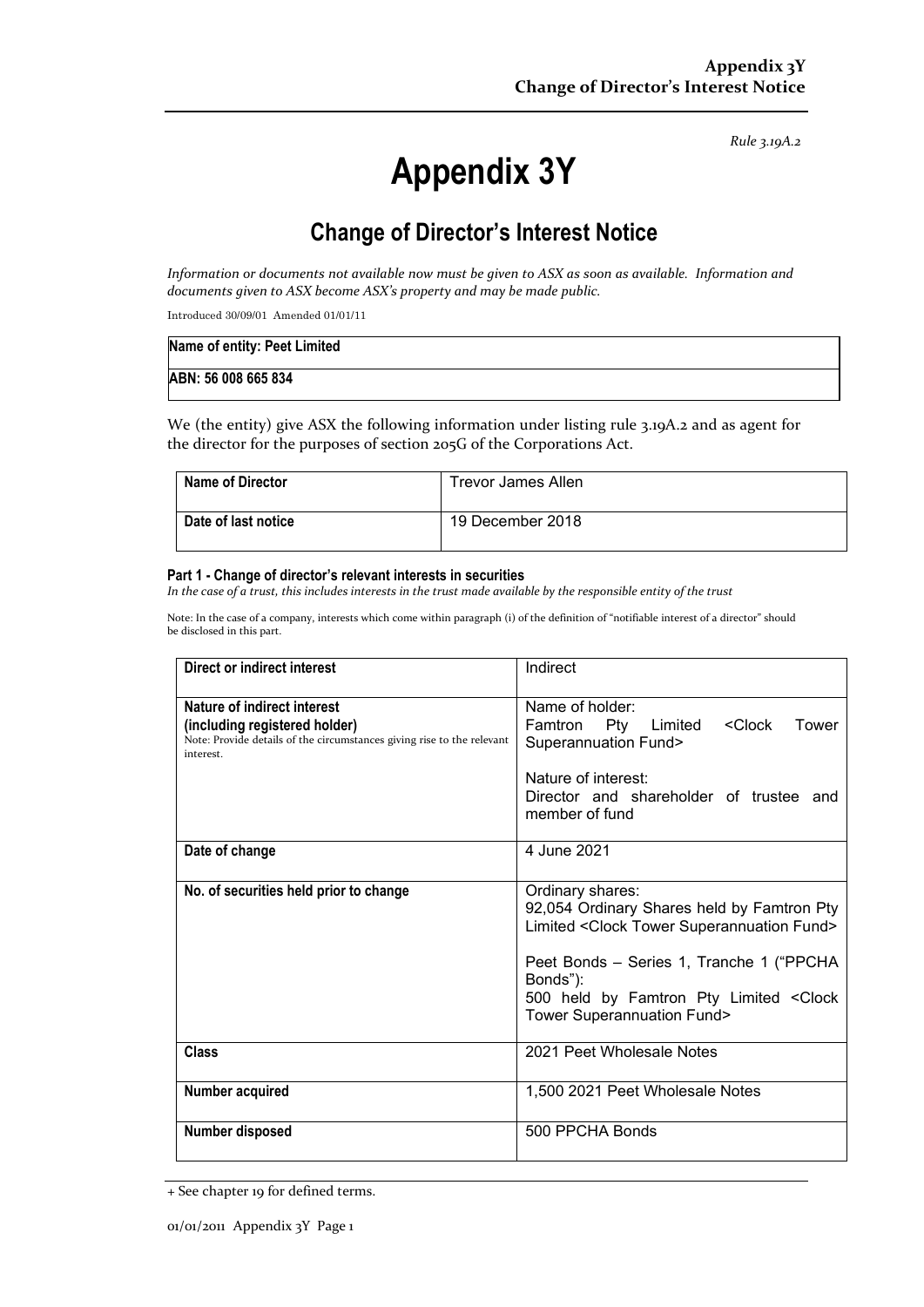| <b>Value/Consideration</b><br>Note: If consideration is non-cash, provide details and estimated<br>valuation                                                                | \$150,000                                                                                                                                                                                                                                             |
|-----------------------------------------------------------------------------------------------------------------------------------------------------------------------------|-------------------------------------------------------------------------------------------------------------------------------------------------------------------------------------------------------------------------------------------------------|
| No. of securities held after change                                                                                                                                         | Ordinary shares:<br>92,054 Ordinary Shares held by Famtron Pty<br>Limited <clock fund="" superannuation="" tower=""><br/>2021 Peet Wholesale Notes:<br/>1,500 held by Famtron Pty Limited &lt; Clock<br/><b>Tower Superannuation Fund&gt;</b></clock> |
| Nature of change<br>Example: on-market trade, off-market trade, exercise of options, issue<br>of securities under dividend reinvestment plan, participation in buy-<br>back | Redemption on maturity of PPCHA Bonds and<br>acquisition of 2021 Peet Wholesale Notes                                                                                                                                                                 |

### **Part 2 – Change of director's interests in contracts**

Note: In the case of a company, interests which come within paragraph (ii) of the definition of "notifiable interest of a director" should be disclosed in this part.

| <b>Detail of contract</b>                                                                                                                                                   | N/A |
|-----------------------------------------------------------------------------------------------------------------------------------------------------------------------------|-----|
| Nature of interest                                                                                                                                                          | N/A |
| Name of registered holder<br>(if issued securities)                                                                                                                         | N/A |
| Date of change                                                                                                                                                              | N/A |
| No. and class of securities to which<br>interest related prior to change<br>Note: Details are only required for a contract in<br>relation to which the interest has changed | N/A |
| Interest acquired                                                                                                                                                           | N/A |
| Interest disposed                                                                                                                                                           | N/A |
| <b>Value/Consideration</b><br>Note: If consideration is non-cash, provide details<br>and an estimated valuation                                                             | N/A |
| Interest after change                                                                                                                                                       | N/A |

## **Part 3 –** +**Closed period**

<sup>+</sup> See chapter 19 for defined terms.